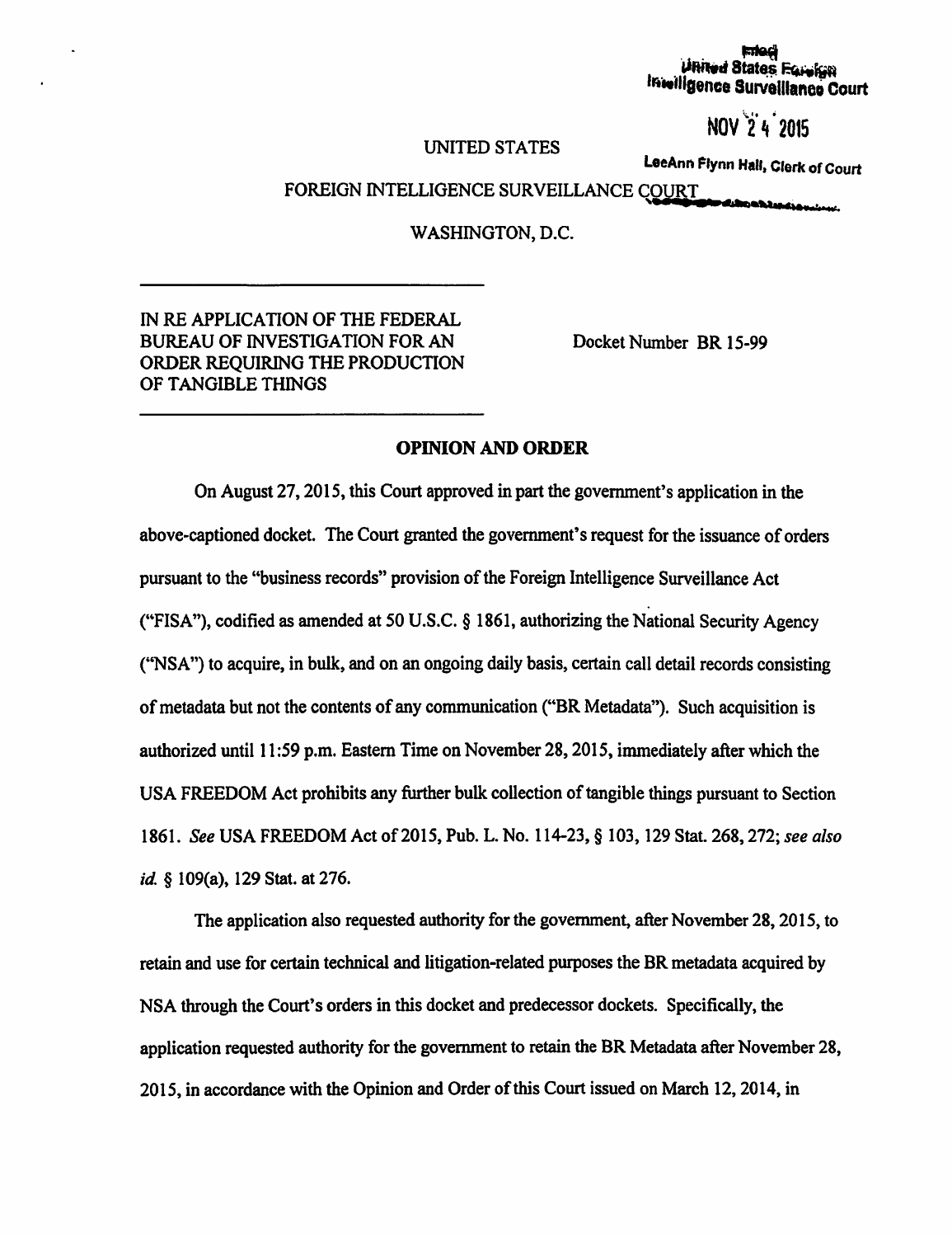Docket No. BR 14-01 ("March 12, 2014 Opinion and Order"), concerning the retention of BR metadata for purposes of litigation, and subject to the restrictions stated therein. The application also requested authority, for a period ending on February 29, 2016, for appropriately trained and authorized NSA technical personnel to use BR metadata to verify the completeness and accuracy of call detail records produced under targeted *(i.e.,* "non-bulk") production orders issued by the Court after November 28, 2015. The Court took these requests under advisement. *See* Docket No. BR 15-99, Primary Order issued on August 27, 2015 ("Primary Order"), at 12-13.

On September 17, 2015, the Court appointed attorney Preston Burton to serve as amicus curiae in this matter pursuant to 50 U.S.C. § 1803(i)(2)(B) and directed him to address whether the government's above-described requests to retain and use BR metadata after November 28, 2015, are precluded by section 103 of the USA FREEDOM Act or any other provision of that Act. Pursuant to a Briefing Order issued by the Court on October 7, 2015, Mr. Burton and the government submitted briefs addressing this question. On November 20, 2015, the Court held a hearing on this matter.<sup>1</sup> After careful consideration, the Court concludes that the government's requests to retain and make limited use of the BR Metadata after November 28, 2015, are consistent with the applicable requirements of FISA.

Section 103 of the USA FREEDOM Act, entitled "Prohibition on Bulk Collection of Tangible Things," plainly prohibits any further bulk collection of tangible things pursuant to 50 U.S.C. § 1861 after November 28. To that end, Section 103 requires that all FISA business records applications brought after November 28 must include a "specific selection term to be

<sup>&</sup>lt;sup>1</sup> The Court wishes to thank Mr. Burton for his work in this matter. His written and oral presentations were extremely informative to the Court's consideration of the issues addressed herein. The Court is grateful for his willingness to serve in this capacity.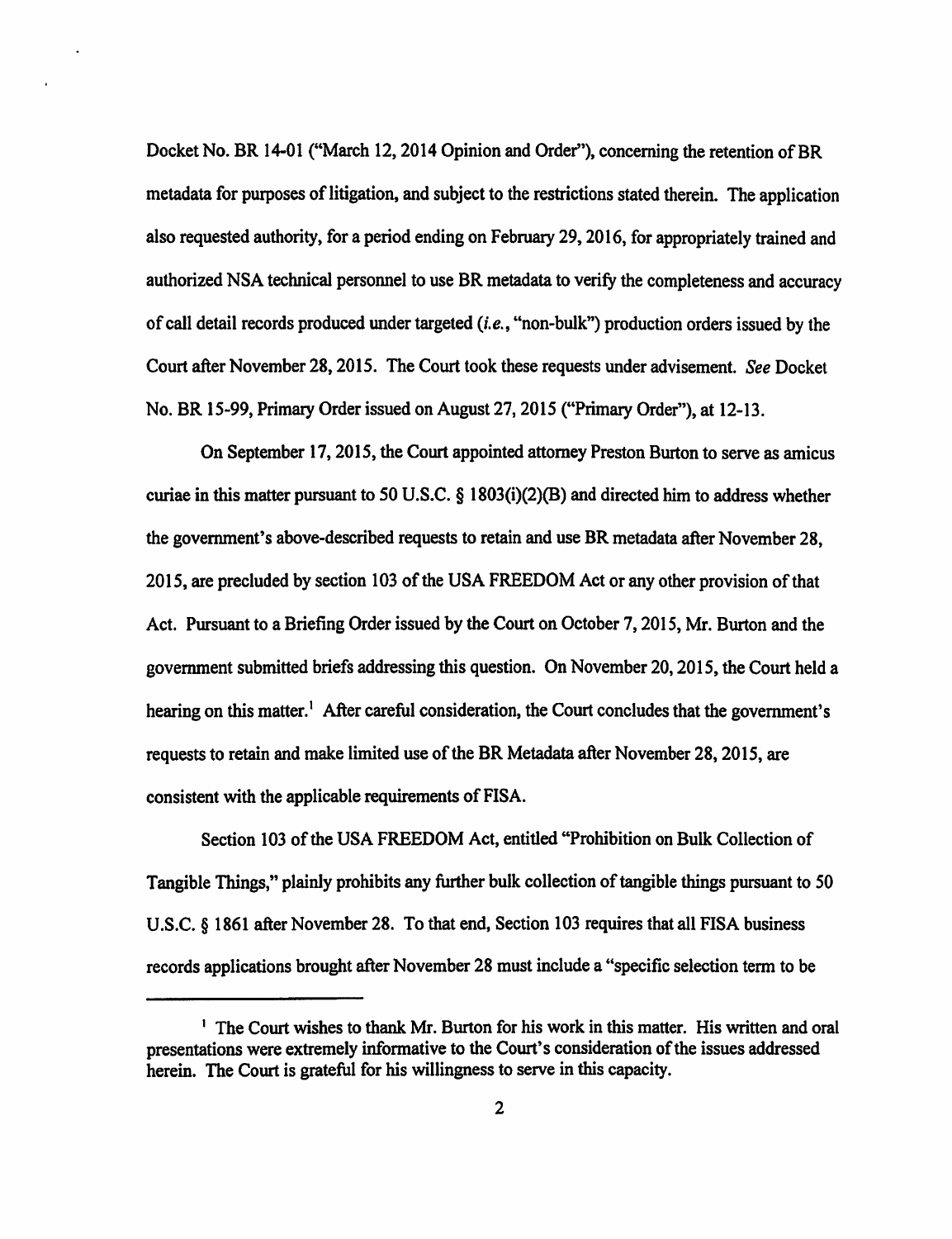used as the basis for the production of the tangible things sought.'' *See* Pub. L. No. 114-23, § I 03, 129 Stat. at 272; *see also id* § 109, 129 Stat. at 27 6. "Specific selection tenn" is defined in pertinent part as "a term that specifically identifies a person, account, address, or personal device, or any other specific identifier," and that "is used to limit, to the greatest extent reasonably practicable, the scope of tangible things sought consistent with the purpose for seeking the tangible things." *See id.* § 107, 129 Stat. at 274. "The 'specific selection term' required in each [FISA business records] application is the mechanism by which the Act prohibits the indiscriminate, bulk collection of any type of tangible thing under [Section 1861]." H.R. Rep. No. 114-109, pt. 1, at 19 (2015).

But while Section 103 clearly forecloses the issuance of additional bulk *collection* after November 28, 2015, it does not by its tenns address the *retention or use* after that date of BR Metadata previously acquired in bulk. Indeed, no provision of the USA FREEDOM Act dictates any particular disposition of the BR Metadata acquired by the government through November 28. Congress enacted the USA FREEDOM Act after extensive hearings and public debate, and with full knowledge of the government's bulk collection, retention, and use of BR Metadata. In Section 103 of that Act, Congress directed that further bulk collection end after November 28, 2015. Congress had every opportunity to direct a particular disposition of the BR Metadata already in the government's possession on November 28, but it chose not to do so. Instead, Congress furnished a legal framework for analyzing the government's requests to retain and make limited use of the BR Metadata after that date.

As both Mr. Burton and the government contend, Section 1861, as amended by the USA FREEDOM Act, provides this framework. *See* Memorandum of Law by Amicus Curiae,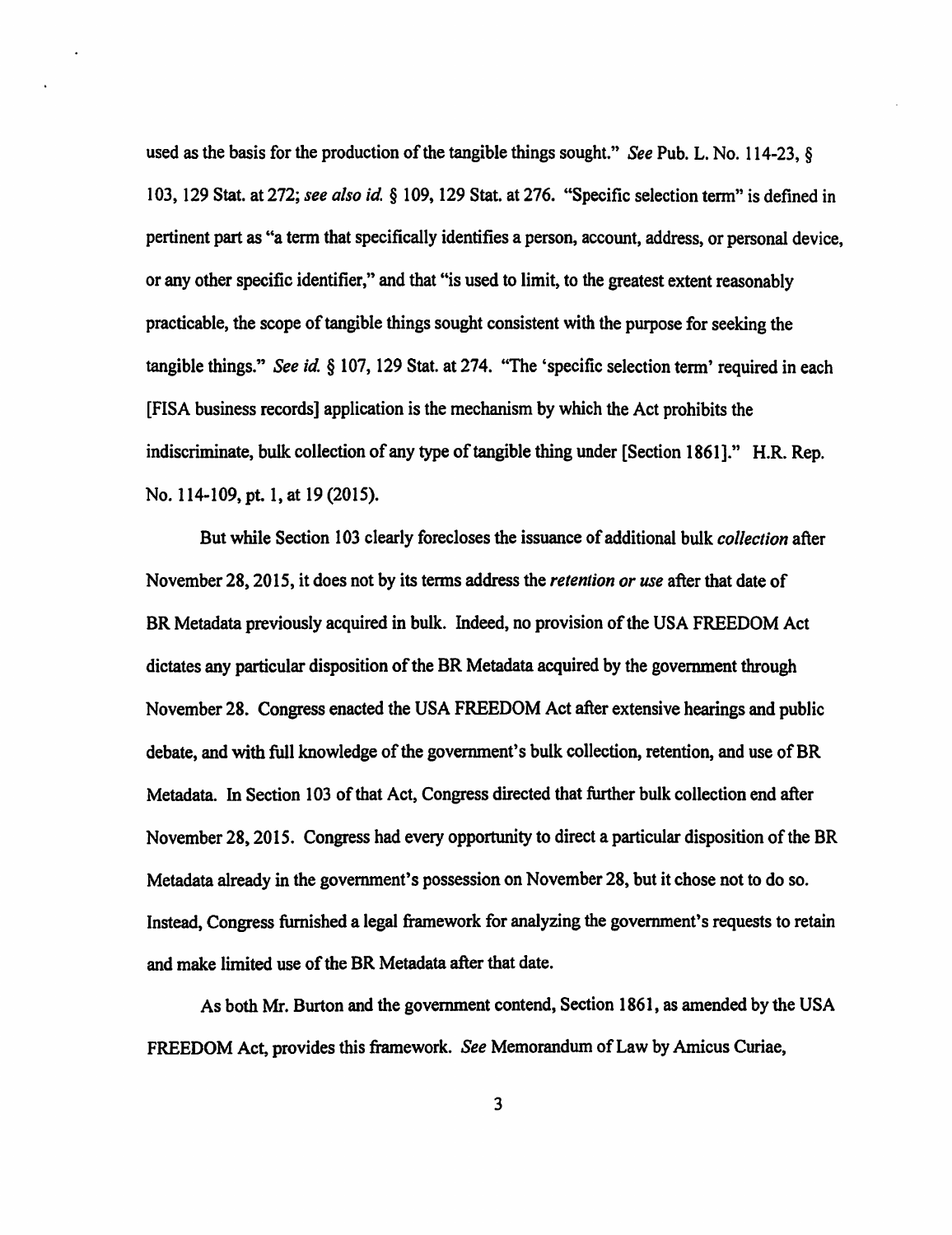submitted on October 29, 2015, at 15-19; Response of the United States to the Memorandum of

Law by Amicus Curiae, submitted on November 6, 2015 ("Government Response"), at 7.

Specifically, the USA FREEDOM ACT retains the preexisting requirement of Section 1861 that

each FISA business records application include "an enumeration of the minimization procedures

adopted by the Attorney General under subsection (g) that are applicable to the retention and

dissemination" of the tangible things to be produced in response to the order. *See* 50 U.S.C.

1861(b)(2)(B), which effective November 29, will be renumbered as Section 186l(b)(2)(D).

Subsection (g), in tum, provides in pertinent part that

the term "minimization procedures" means-

(A) specific procedures that are reasonably designed in light of the purpose and technique of an order for the production of tangible things, to minimize the retention, and prohibit the dissemination, of nonpublicly available infonnation concerning unconsenting United States persons consistent with the need of the United States to obtain, produce, and disseminate foreign intelligence information;

(B) procedures that require that nonpublicly available information, which is not foreign intelligence information, as defined in section  $1801(e)(1)$  of this title, shall not be disseminated in a manner that identifies any United States person, without such person's consent, unless such person's identity is necessary to understand foreign intelligence information or assess its importance; and

(C) notwithstanding subparagraphs (A) and (B}, procedures that allow for the retention and dissemination of information that is evidence of a crime which has been, is being, or is about to be committed and that is to be retained or disseminated for law enforcement purposes.

50 u.s.c. § 1861(g)(2).

 $\bullet$ 

The foregoing definition of "minimization procedures" - which was not altered by the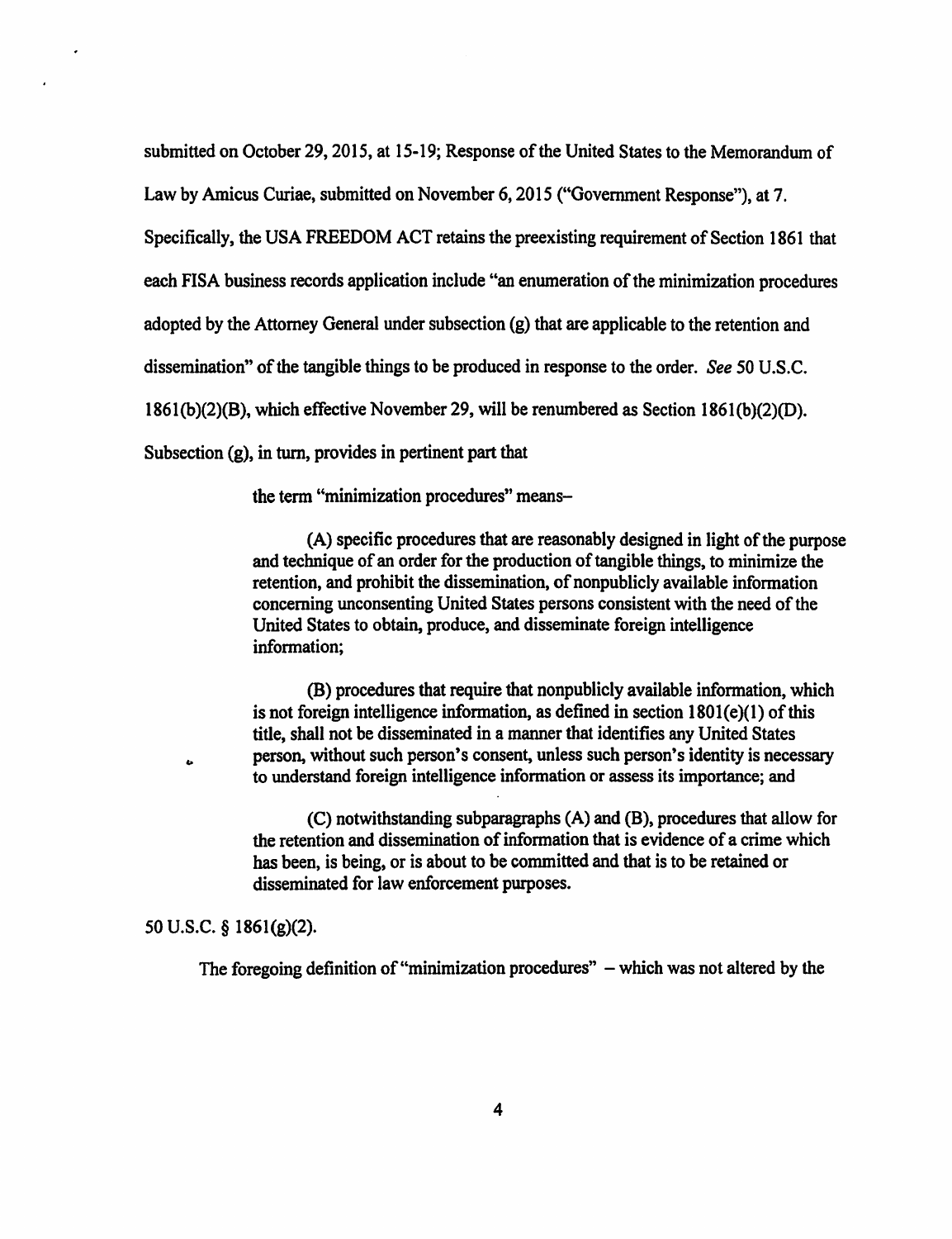USA FREEDOM Act<sup>2</sup> – provides the standards for evaluating the manner in which the government proposes to retain and handle information acquired pursuant to FISA business records orders. The question is whether the minimization procedures proposed by the government for use after November 28, 2015, satisfy the requirements of this definition. The Court concludes that they do.

The Court has already concluded that the minimization procedures currently being applied by the government meet the statutory definition of minimization procedures. *See*  Primary Order at 2. Those procedures closely track the minimization procedures that the Court has approved in prior orders authorizing the bulk production of BR Metadata. *See id* The minimization procedures that the government proposes using after the production ceases on November 28, 2015 are in important respects substantially more restrictive than those currently in effect. The procedures that will apply after November 28, which were initially included as

<sup>&</sup>lt;sup>2</sup> The USA FREEDOM Act made several minimization-related changes to Section 1861. For instance, Section 1861 now provides that, before granting a business records application, the Court must expressly find that the minimization procedures put forth by the government "meet the definition of minimization procedures under subsection (g)." *See Pub. L. No.* 114-23, § 104(a)(l), 129 Stat. at 272. This change is not substantive, however, as such a finding was previously implicit in the broader finding required by Section  $1861(c)(1) - i.e.$  "that the application meets the requirements of subsection (a) and (b)." Among the requirements of subsection (b) was  $-$  and still is  $-$  the requirement that the application include an enumeration of Attorney General-approved minimization procedures that meet the definition set forth in subsection (g). Another change is the addition of a "rule of construction" confirming the Court's authority "to impose additional, particularized minimization procedures with regard to the production, retention, or dissemination" of certain information regarding United States persons, including "procedures related to the destruction of information within a reasonable time period." *See id.* § 104(a)(2), 129 Stat. at 272. A third new provision that takes effect on November 29, 2015, states that orders compelling the ongoing, targeted production of "call detail records" must direct the government to adopt minimization procedures containing certain requirements relating to the destruction of such records. *See id.* Pub. L. No. 114-23, § 101(b)(3)(F)(vii), 129 Stat. at 270-71.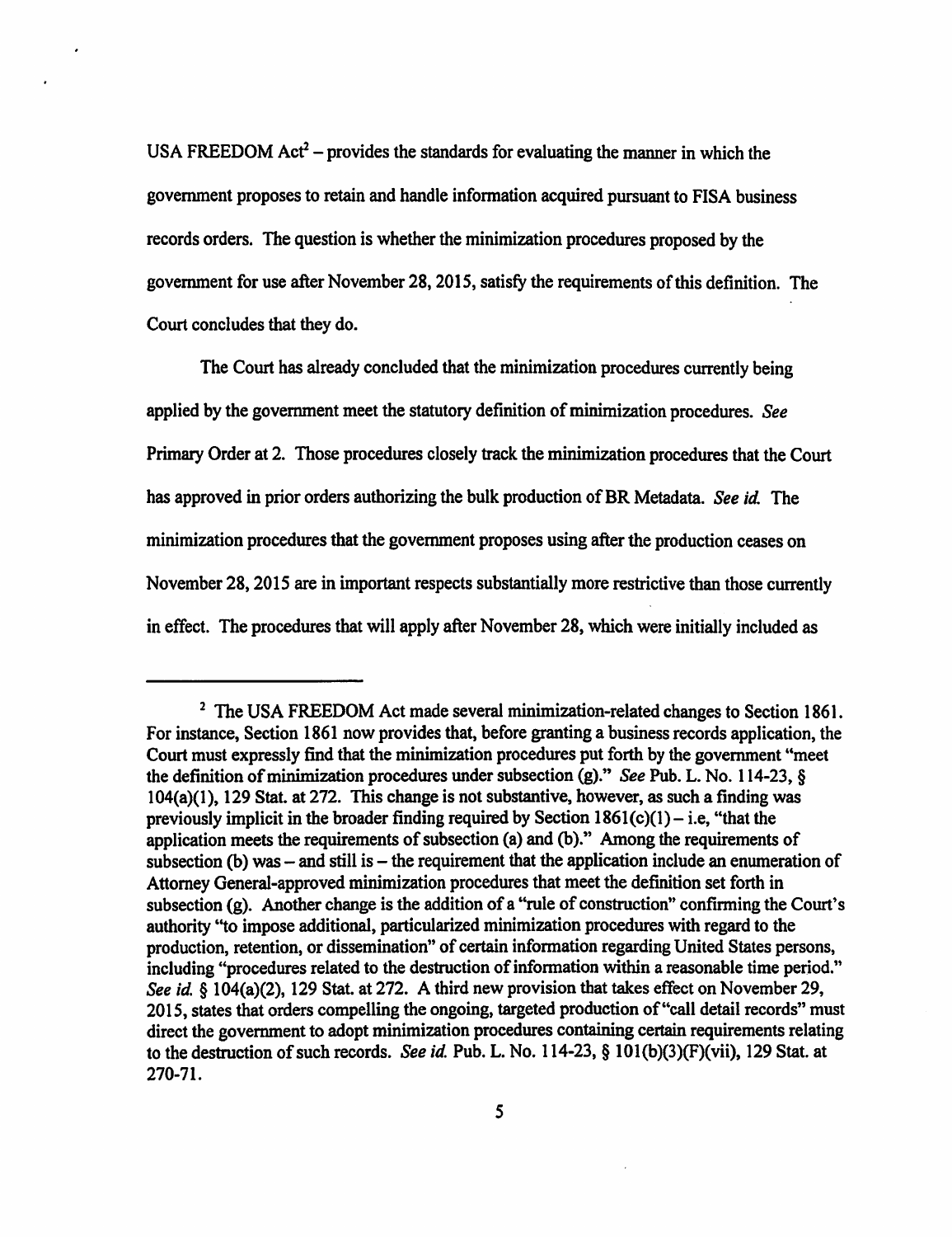part of the broader set of procedures set forth in the application, were resubmitted by the government in a standalone document on November 24, 2015 ("November 24, 2015 Minimization Procedures").

The BR Metadata will continue to be retained in repositories on secure networks under NSA's control and carry unique markings that will be used to restrict access to it. *See* November 24, 2015 Minimization Procedures at 2-3. After November 28, 2015, no access to the BR metadata will be permitted for intelligence analysis purposes. *See id* at 2. Hence, queries of the BR Metadata for the purpose of obtaining foreign intelligence information will no longer be permitted. *See* Primary Order at 10.

Limited access to the BR Metadata will be permitted only in two circumstances. First, for a period ending on February 29, 2016, appropriately trained and authorized technical personnel will have access to the BR Metadata solely for the purpose of verifying the completeness and accuracy of call detail records produced under the targeted (i.e., non-bulk) production orders issued by the Court after November 28, 2015. *See* November 24, 2015 Minimization Procedures at 3. According to the government, verification will involve a comparison of the two sets of records (i.e., the BR Metadata and call detail records received pursuant to subsequent, targeted orders). *See* Government Response at 9. NSA technical personnel will compare the number of call detail records produced for a specific selection term with the number of call detail records identified in response to a query of the BR Metadata using the same identifier. *See id* at 9-10. Such comparisons will help provide assurance that the new collection process is working as intended. *See id* at 10. NSA technical personnel also will examine the record fields in call detail records produced under targeted production orders to verify that they accurately correspond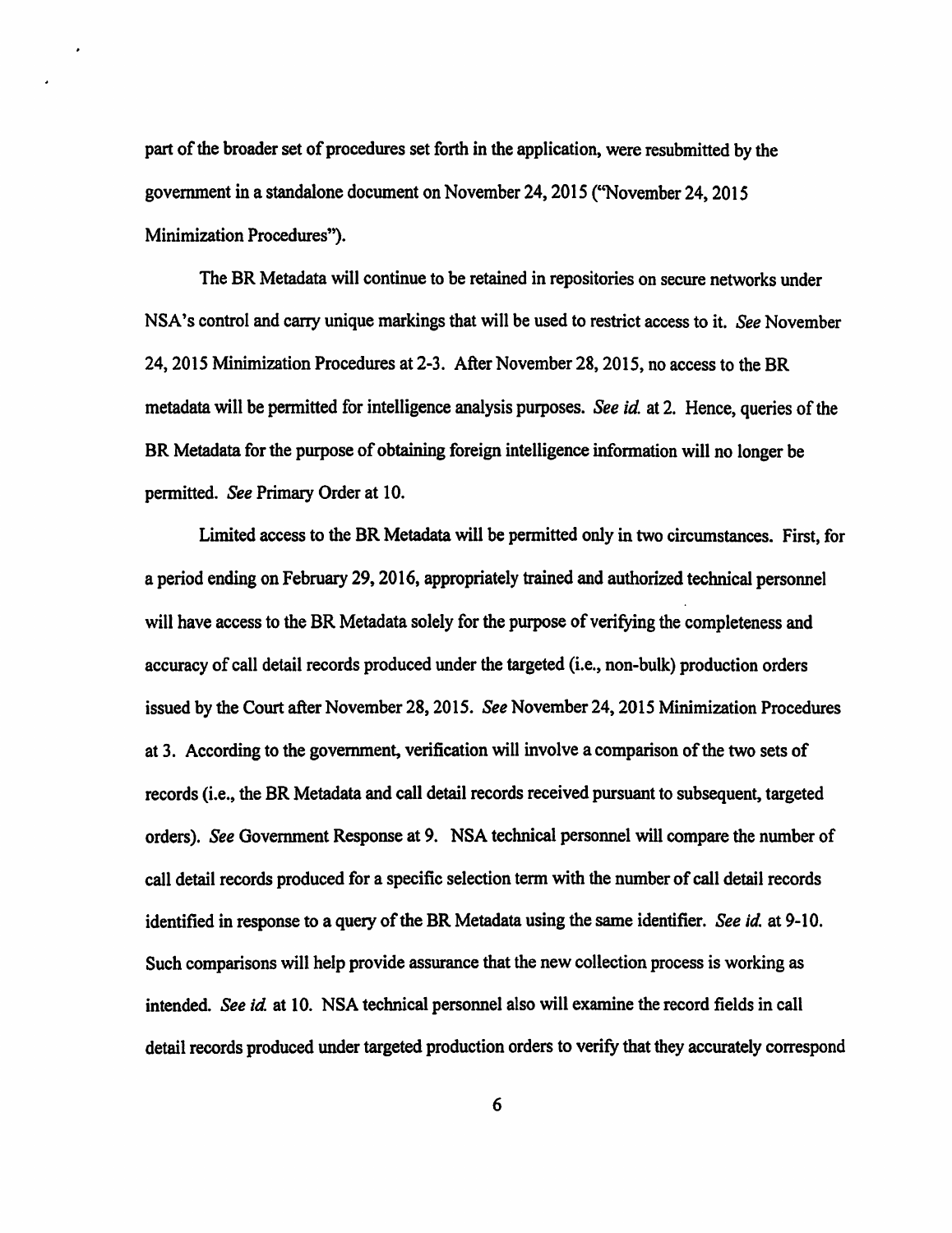to the fields contained in the previously collected BR Metadata and that only data authorized for collection is being produced. *See id.* at 10.

Second, NSA will also be pennitted to retain the BR Metadata in accordance with the March 12, 2014 Opinion and Order, and subject to the conditions stated therein. *See* November 24, 2015 Minimization Procedures at 3-4. In short, the government considers itself to be under an obligation pursuant to orders issued by the United States District Court for the Northern District of California in connection with civil litigation regarding the bulk collection program to preserve the BR Metadata as evidence possibly relevant to the litigation. The government has interpreted these orders as requiring it to preserve BR Metadata beyond the five-year retention period authorized by this Court's orders.

The March 12, 2014 Opinion and Order pennits retention of BR Metadata otherwise subject to destruction under the five-year retention limit imposed by this Court, but such data must be "stored in a format that precludes any access or use by NSA intelligence analysts for any purpose, including to conduct contact chaining queries of the BR metadata. '' *See* March 12, 2014 Opinion and Order at 6; *see also* November 24, 2015 Minimization Procedures at 3. NSA technical personnel may access the BR Metadata retained for litigation-preservation purposes solely to ensure continued compliance with the government's preservation obligations and the continued integrity of the BR Metadata. *See* November 24, 2015 Minimization Procedures at 3. Further access to the BR Metadata for litigation purposes is permitted only following written notice to the FlSC specifically describing the nature of and reason for the access. *See id* at 3-4. The government remains under a continuing obligation to promptly notify this Court of any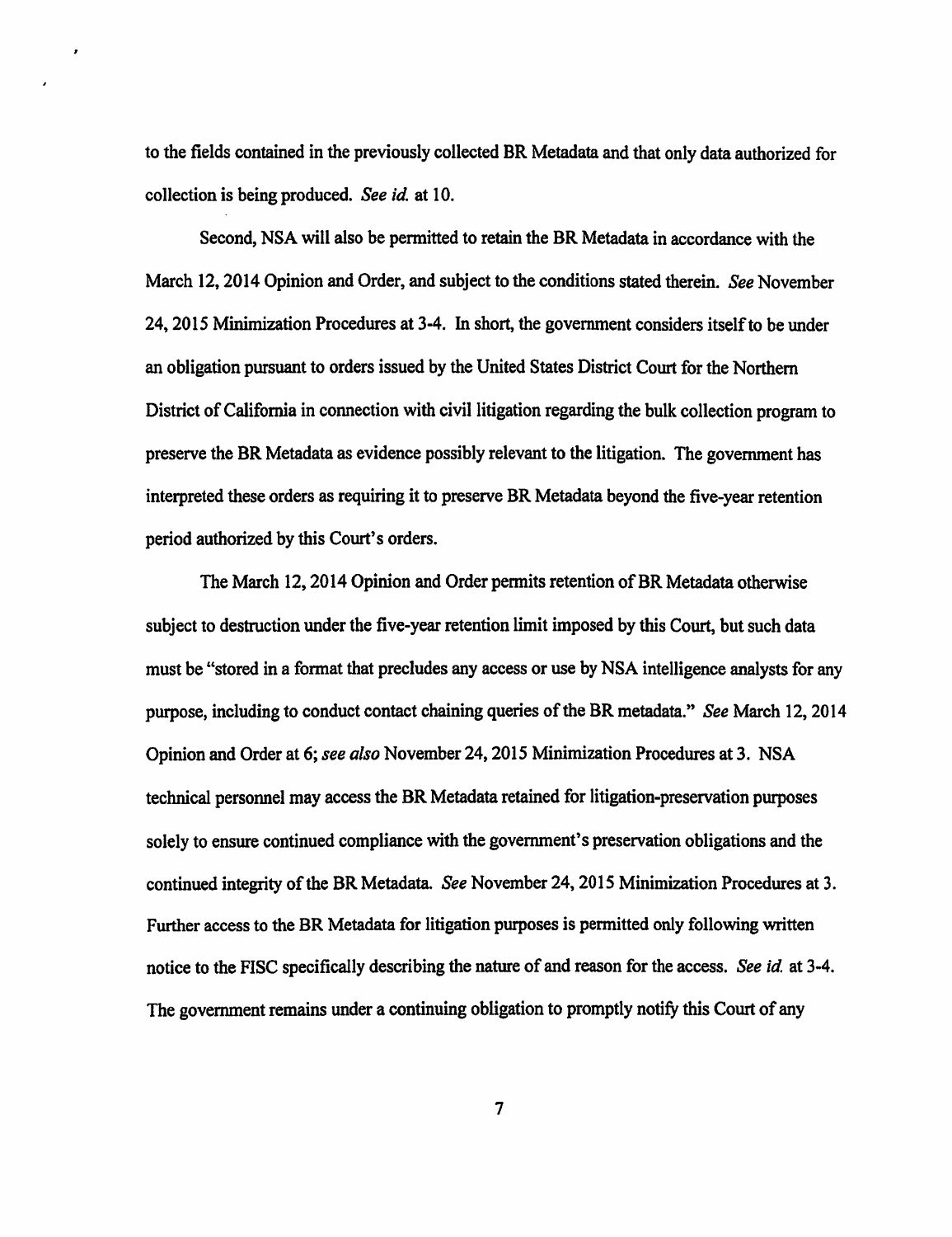additional material developments in the district court litigation. *See id* at 4.3

Once the government's preservation obligations are lifted, it will promptly destroy the BR Metadata, *see* November 24, 2015 Minimization Procedures at 4, as well as the results of most past queries of the BR Metadata, *see* Government Response at 11-12. The government will, however, retain information derived from the BR Metadata that has been previously disseminated in accordance with the Court-approved minimization procedures, $4$  as well as select query results generated that fonned the basis of such disseminations. *See* Government Response at 11-12. Once the destruction process is started, the government expects it to take approximately one month to complete. *See id.* at 11.

The limited retention and use of the BR Metadata proposed by the government comports with the statutory definition of minimization procedures set forth at 50 U.S.C. § 1861(g). Access to and use of the BR Metadata - including any information concerning or identifying United States persons contained therein – will be more tightly restricted than it is under the procedures currently in effect. Such access and use are appropriately tailored to serve the government's strong interest in ensuring that the successor program established by the USA FREEDOM Act is

<sup>&</sup>lt;sup>3</sup> During the hearing held on November 20, 2015, the Court directed the government to submit its assessment of whether the cessation of bulk collection on November 28, 2015, will moot the claims of the plaintiffs in the Northern District of California litigation relating to the BR Metadata program and thus provide a basis for moving to lift the preservation orders. The Court further directed the government to address whether, even if the California plaintiffs' claims are not moot, there might be a basis for seeking to lift the preservation orders with respect to the BR Metadata that is not associated with the plaintiffs. The government intends to make its submission on these issues by January 8, 2016.

<sup>4</sup>*See* Primary Order at 11-12 (requiring, among other things, that prior to disseminating U.S. person infonnation, a high-level NSA official first "detennine that the information identifying the U.S. person is in fact related to counterterrorism information and that it is necessary to understand counterterrorism information or assess its importance.")